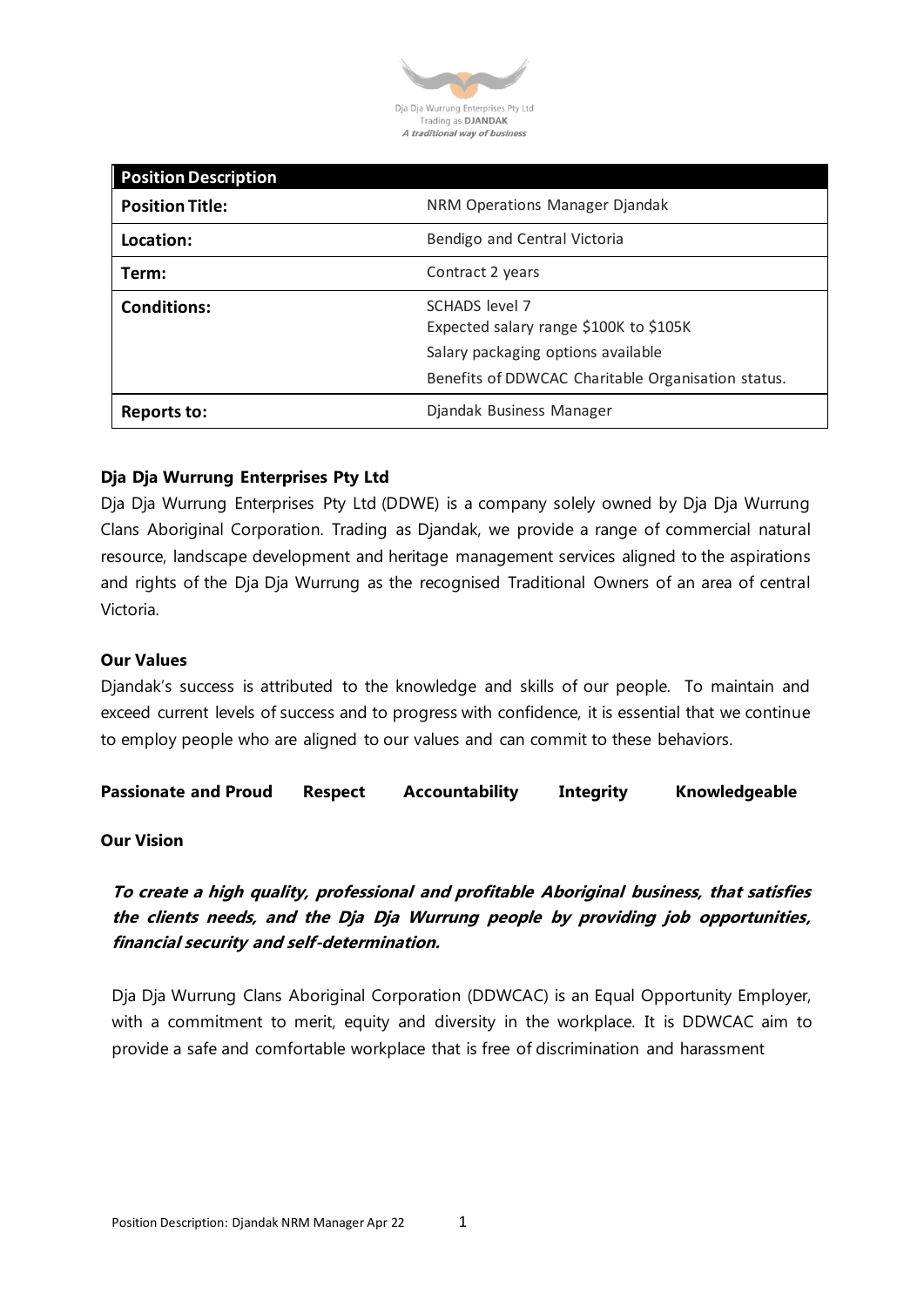

# **Scope of Position**

#### **Purpose of Position**

The objective of the Djandak Operations Manager is to provide operational management and leadership to a team of on-ground works and project staff engaged in the delivery of natural resource management and landscape development activities.

## **Reporting Relationships**

The position will report to the Djandak Business Manager

# **Personal Qualities**

- An understanding of the importance of Country to Traditional Owners and the recognition of Dja Dja Wurrung as the Tradition Owners of Central Victoria
- **•** Genuine appreciation and respect for Aboriginal people and their culture.
- Commitment to and understanding of Dja Dja Wurrung culture and Aboriginal selfdetermination
- **•** Professional judgement and confident decision making in support of defined policies
- **E** High ethical standards and personal integrity.
- High degree of self-motivation and commitment to productive personal time management.
- **E** Respect for privacy requirements and an ability to maintain confidentiality on company business

## **Key Roles and Responsibilities**

- Lead a multi-function team of qualified project, technical and delivery personnel to meet the current and future NRM work requirements.
- Provide professional technical, planning and communication services in respect of environmental, conservation, land and natural resource management policies, strategies and plans relevant to the Dja Dja Wurrung Recognition and Settlement Area.
- Support business development activities including new and existing state and local government stakeholders including application for grants and funding.
- Maintain oversight of Profit/Loss for the NRM business of Djandak and support the Djandak Business Manager in preparing and managing budgets, preparing management and performance reports and meeting governance standards.
- Ensure corporate standards, ethics, policies and procedures are employed effectively through all operations.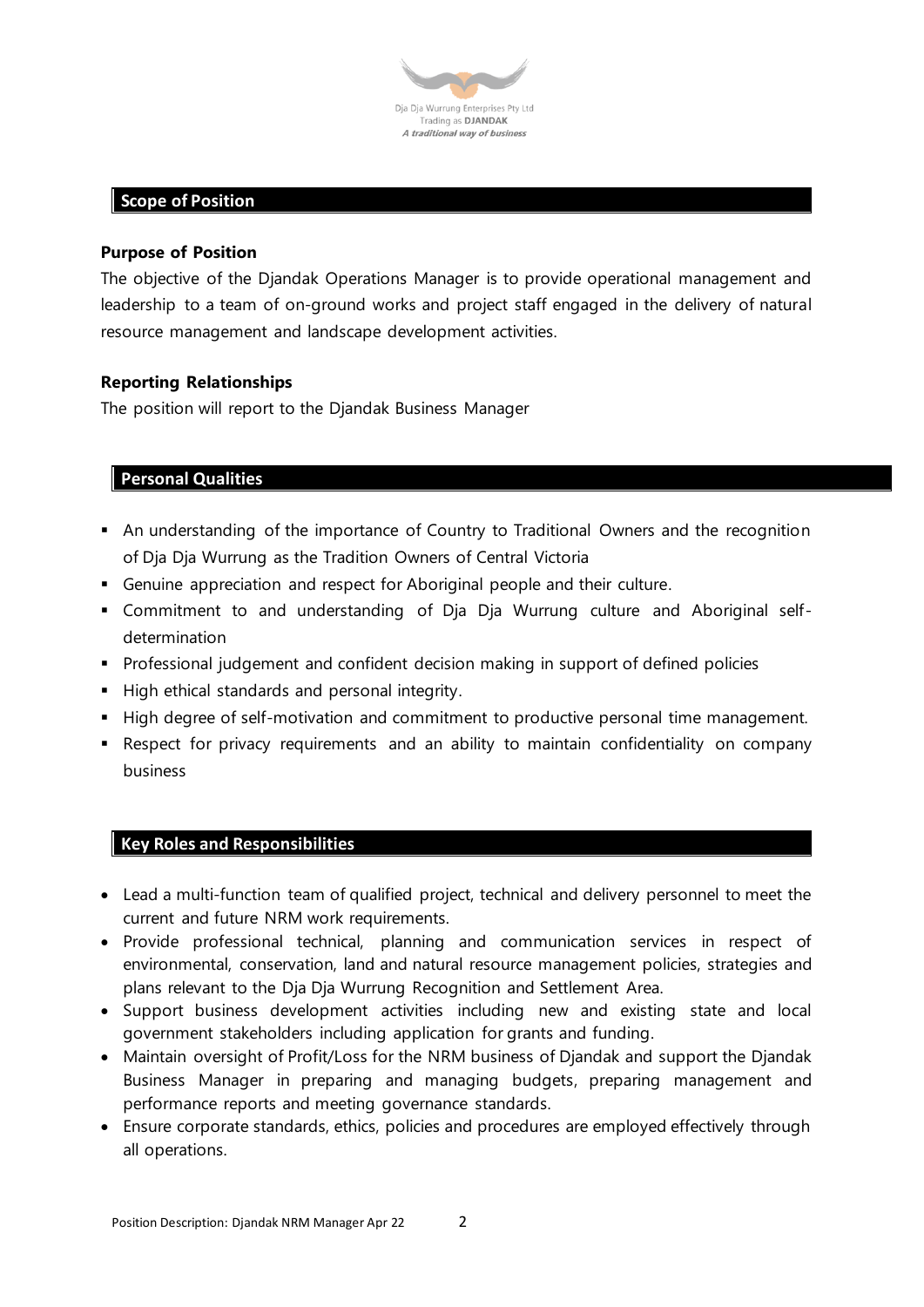

## **Management responsibilities**

- Provide leadership and management to Djandak NRM staff including:
	- o On boarding and management of staff
	- o Manage personal development plans and coaching of staff for continuous improvement
	- o Implement individual workplans for staff and monitor and support performance standards
	- o Provide a yearly staff strategy including implementation of workplans, professional development plans and performance reviews.
- Ensure the application of DDW Group policies across the projects and operations within the designated program including Human Resources, Quality Control and Governance.
- Ensure the NRM projects of Djandak contributes to a positive profit and loss position annually.

## **Key Selection Criteria**

- 1. Degree qualifications and relevant industry memberships in environmental science, natural resource or cultural heritage management or other related field(s) or other qualifications and commensurate experience.
- 2. Experience in applying environmental or cultural heritage knowledge to achieve outcomes through policy and project implementation with 5 years industry experience.
- 3. High level communication and interpretation skills and ability to relate to a range of stakeholders when providing information.
- 4. Practical experience in the management of complex relationships with both internal and external interest groups and stakeholders, especially across all levels of Government.
- 5. Demonstrated ability to work and deliver on concurrent projects and to manage and prioritise work to meet deadlines and budgets.
- 6. Program management, Project management and Performance monitoring skills.
- 7. Experience managing budgets and profit/loss with proven track record of achieving positive financial outcomes across a significant business or program portfolio

## Other Relevant Skills, Knowledge and Qualifications

- 1. Experience and/or knowledge of Aboriginal culture and heritage, especially Dja Dja Wurrung.
- 2. Knowledge of Victorian planning processes applied to environmental, infrastructure and other development projects.
- 3. A high level of computer literacy, including knowledge and experience in the standard Microsoft Office applications and Project Management systems.